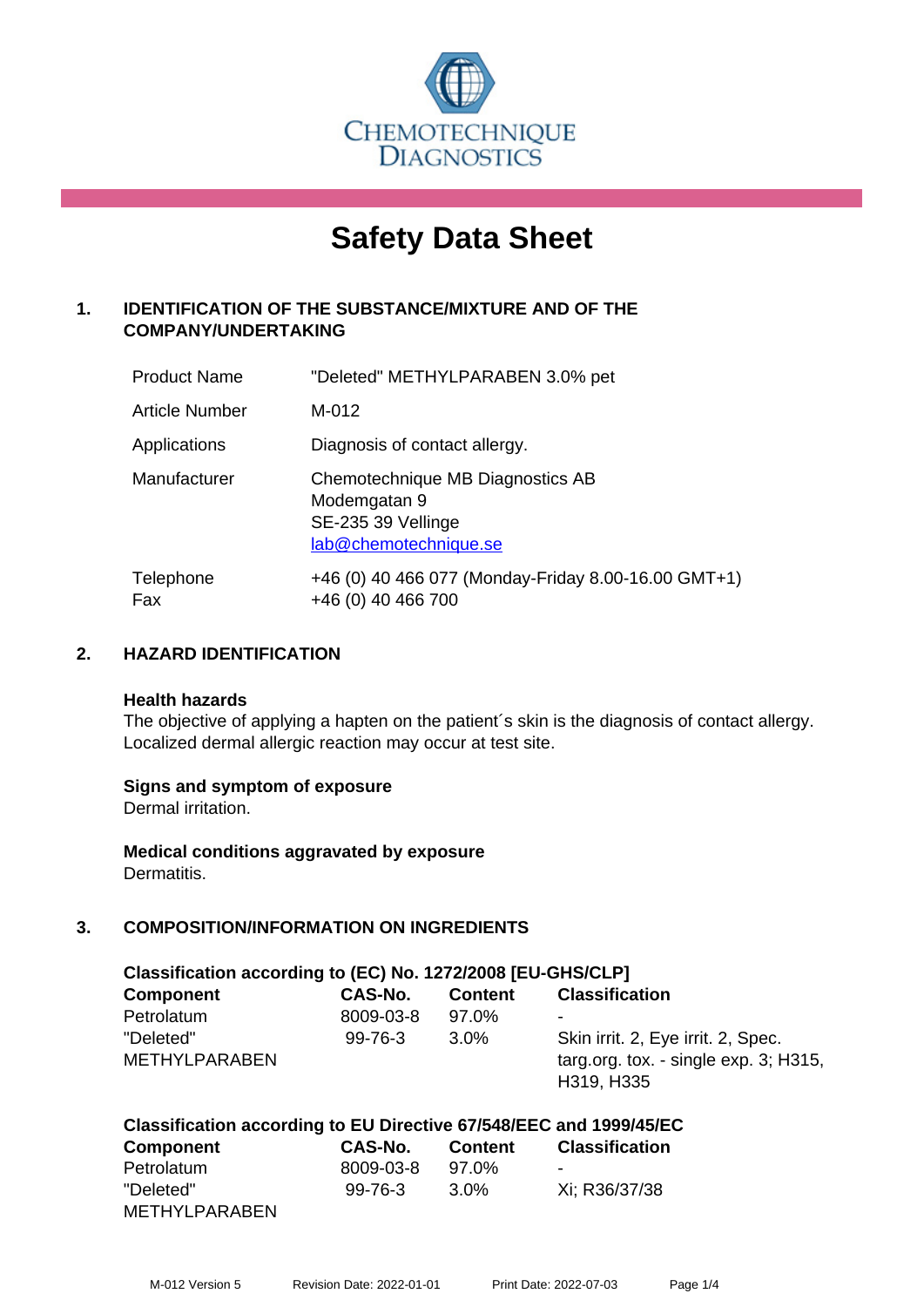#### **4. FIRST AID MEASURES**

**Emergency and first aid procedures**

Obtain medical attention.

#### **5. FIRE-FIGHTING MEASURES\***

#### **Suitable extinguish media**

CO2, powder or water spray. Fight larger fires with water spray or alcohol resistant foam.

# **For safety reasons unsuitable extinguishing agents**

Water with full jet.

# **Special protective equipment for fire-fighters** Wear self-contained respiratory protective device. Wear fully protective suit.

\*Data is shown for petrolatum only

#### **6. ACCIDENTAL RELEASES MEASURES**

**Steps to be taken if material is released or spilled** Contain and place in a closed container.

# **7. HANDLING AND STORAGE**

**Precautions to be taken in handling and storage** Store dark at 5-8°C. Avoid extended exposure to light. FOR EXTERNAL USE ONLY.

# **8. EXPOSURE CONTROLS/PERSONAL PROTECTION**

**Respiratory protection** Not required.

**Ventilation** Local exhaust.

**Protective gloves** Disposal gloves.

# **Eye protection**

Not required with normal use.

#### **Work/Hygienic practices**

Wash hands after each use.

#### **9. PHYSICAL AND CHEMICAL PROPERTIES**

Odour **Odourless** 

Appearance Ivory White Semi-solid

Melting point\* 50-55° C

Boiling point\* No data available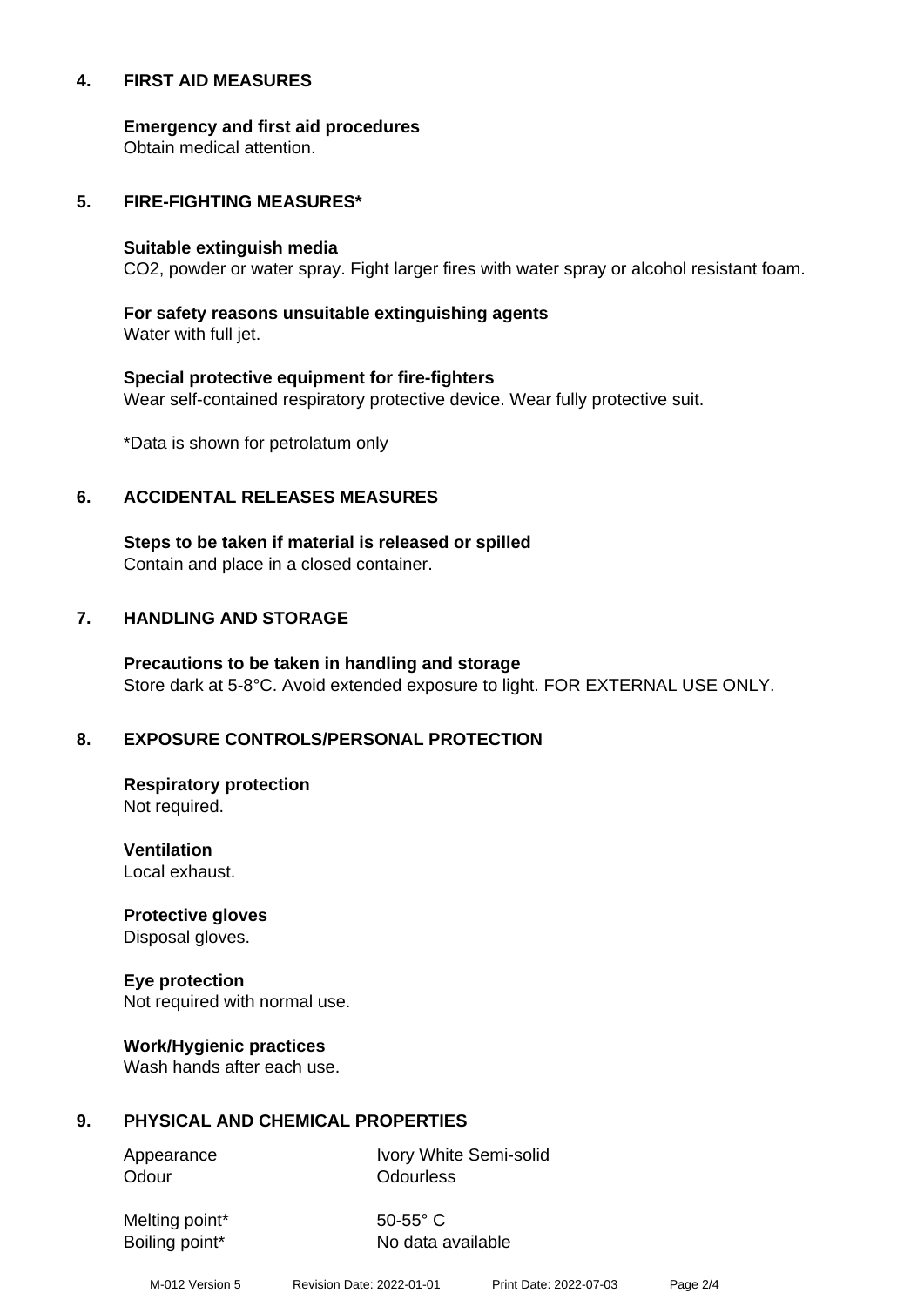Flash point\*  $>100^{\circ}$ C Density\* No data available. Solubility in/Miscibility with Water\*

Self ignition\* Product does not self ignite. Danger of explosion\* Product does not present an explosion hazard. Insoluble

\*Data is shown for petrolatum only

# **10. STABILITY AND REACTIVITY**

#### **Incompability**

May react with strong oxidizing agents.

#### **Stability**

Stable at recommended storage conditions.

#### **Hazardous byproducts**

Combustion may generate CO, CO2 and other oxides.

#### **Hazardous polymerization**

Will not occur.

#### **11. TOXICOLOGICAL INFORMATION**

No data available.

#### **12. ECOLOGICAL INFORMATION**

No data available.

#### **13. DISPOSAL CONSIDERATIONS**

#### **Waste disposal method**

Comply with federal, state/provincial and local regulation.

#### **14. TRANSPORT INFORMATION**

Not dangerous goods.

#### **15. REGULATORY INFORMATION**

The classification is according to the latest editions of the EU lists, and extended by company and literature data.

# **16. OTHER INFORMATION**

#### **Text of H-statements and R-phrases mentioned in Section 3**

| Skin irrit, 2<br>Eye irrit. 2<br>Spec. targ. org. tox. - single exp. 3 |                           | Skin irritation (Category 2)<br>Eye irritation (Category 2)<br>Specific target organ toxicity - single |          |
|------------------------------------------------------------------------|---------------------------|--------------------------------------------------------------------------------------------------------|----------|
| M-012 Version 5                                                        | Revision Date: 2022-01-01 | Print Date: 2022-07-03                                                                                 | Page 3/4 |